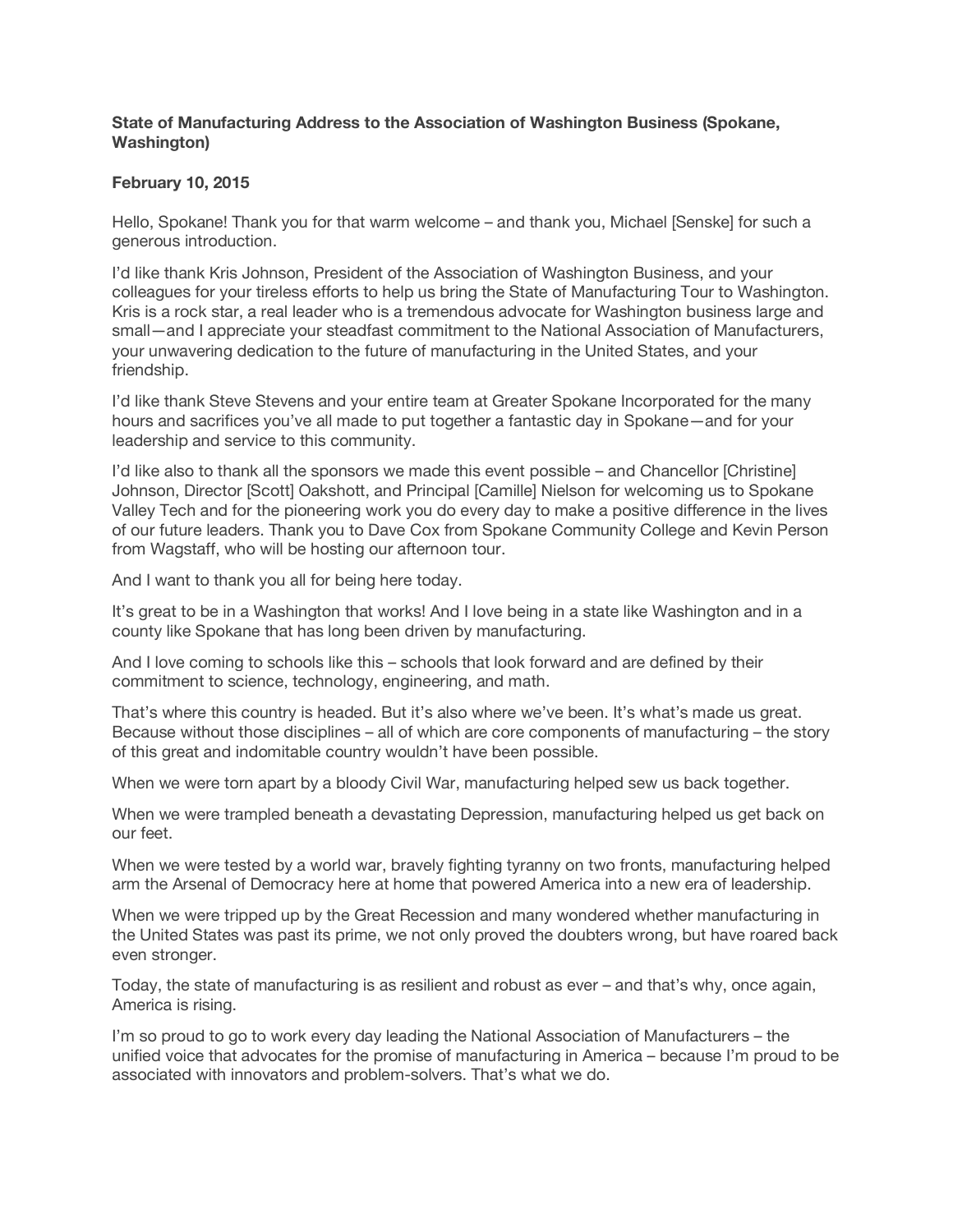When manufacturers see a problem, they fix it. If they can't find a solution, they create it. That's who we are. And, by the way, isn't that the American story, too?

Manufacturing in the United States has succeeded because our industry and our solutions are grounded on four fundamental values – values that also happen to be the foundational and unifying principles of the exceptional country we love.

The first of these is free enterprise: market forces that drive innovation and growth better than any other system ever conceived.

The second is competitiveness: our ability to invest and expand markets and succeed in the global economy.

The third is individual liberty: the creativity and entrepreneurship unleashed by protecting, defending and advancing the basic freedoms enshrined in our Constitution and Bill of Rights.

And the fourth is equal opportunity: our shared belief that every one of us, if given the chance, has the potential to prove we can contribute to the success of our companies, our communities, and our country.

These values unite all of us, even at a time when our country seems more divided than ever. And they can help move manufacturing to new heights.

Manufacturers in the United States hold fast to these principles because we're Americans with a deep sense of responsibility. We lead by example.

Don't get me wrong – this sense of duty we feel isn't grounded in patriotism alone. It's also about pragmatism. This is very much about economics.

Look at manufacturing's direct impact on the economy. We are creating more jobs, making more products, and making them better than ever before. Every year, manufacturing contributes more than \$2 trillion to the American economy – one of every eight dollars in that economy.

The more than a quarter of a million manufacturers in the Evergreen State – the more than 500 manufacturing businesses right here in Spokane – who are producing car parts and chemicals, paper, petroleum, metals, aerospace products, and so much more – you are responsible for 15 percent of this state's output.

Yet we can't underestimate manufacturing's *indirect* influence, too: Manufacturing has the biggest multiplier effect of any industry. Every manufacturing dollar in America adds one dollar and thirtyseven cents to the economy – nothing else comes close. And a single manufacturing job can lead to the creation of three to five more jobs in other industries. What a great return on investment that is.

So you can see why manufacturing has a disproportionate responsibility to keep our economy humming.

But there's another side to this coin – and that's what I want us all to think about and speak up about and advocate for. All of this good news also means that manufacturing faces a disproportionate share of the burden of government regulations. That doesn't just matter to CEOs and workers – it matters to every single American consumer, family, and job-seeker.

We all suffer when our policies don't match our principles.

There are still speedbumps slowing us down – so let's get rid of them, starting with achieving a sane regulatory environment.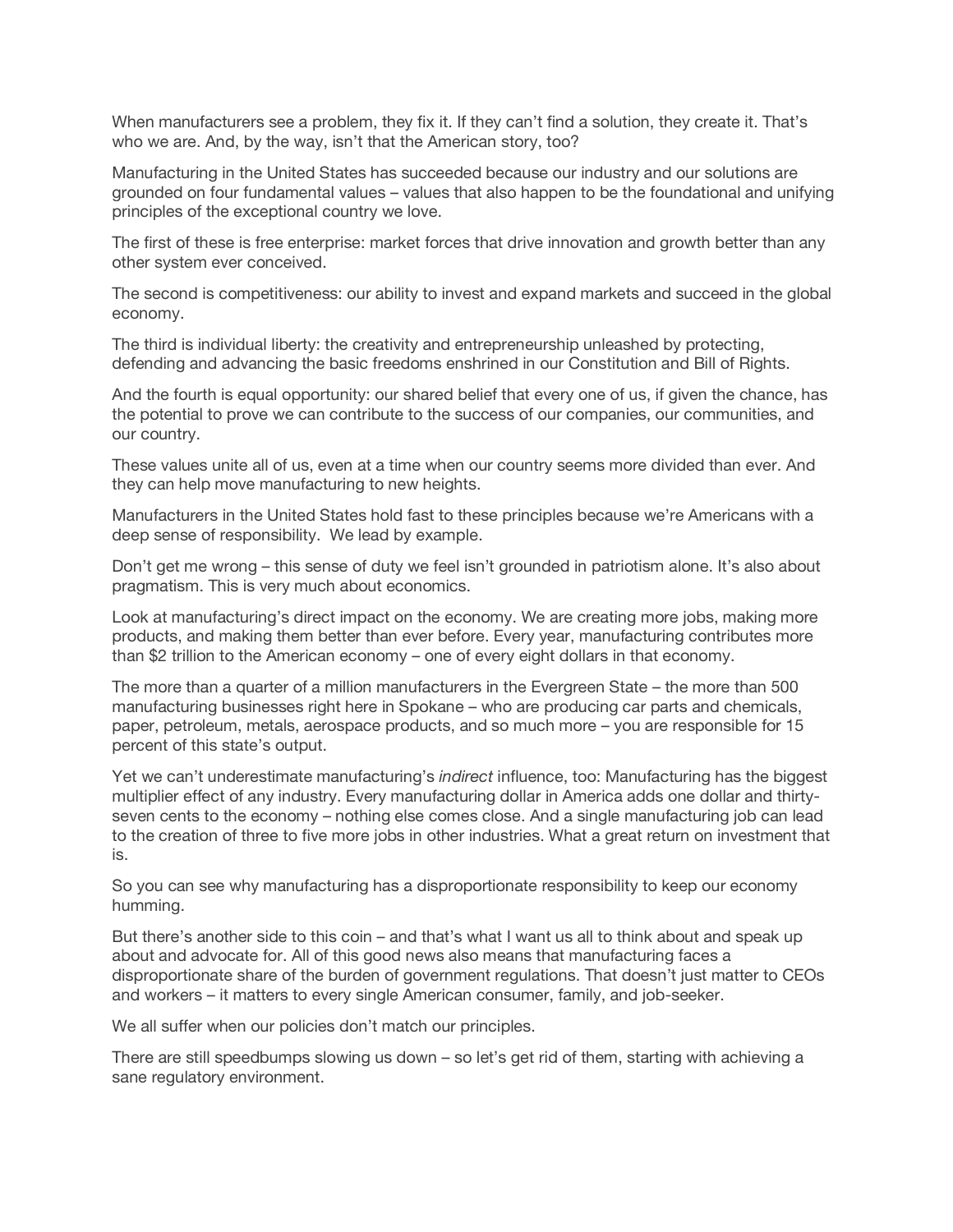Nothing is more important than the health and safety of our workers and consumers. No question about it. But to the extent that we need regulations, they need to be fair and transparent—not controlled by special interest groups. Today's system is unnecessarily complex and inefficient. It costs small manufacturers nearly \$35,000 per employee per year. And as you know, every dollar that goes to compliance is one that doesn't go into a worker's paycheck—and comes out of a consumer's pocket.

So we have to streamline and simplify the system. We have to increase accountability. And we must insist on better analysis of the benefits and costs when they're necessary. Because every regulation, well-meaning or not, increases the cost of doing business.

For starters, just look at the Administration's regulatory agenda. Its regulation of greenhouse gases would limit fuel choice, increase energy prices, and make power less reliable. Its proposed ozone standard could shut down facilities and force manufacturers to scrap expansion plans – all of which harm growth. And the administration itself said that their regulation alone could be the most expensive regulation in history.

The NAM represents over 14,000 manufacturers, from multinational corporations to family businesses all along Main streets. Those family businesses ask me all the time: how can we make the government understand that their regulations hurt small businesses more than anyone?

I know it's a question Kris gets a lot too—especially lately with the proposal here to dramatically reshape the state's environmental regulatory framework that has empowered Washingtonians, most of all businesses, to help make this state a national leader in innovation, energy efficiency, and new-generation green jobs.

According to an independent analysis of Governor Inslee's carbon cap and trade tax plan commissioned by the Washington Climate Collaborative, implementing the plan is expected to reduce the number of Washington jobs by an average of nearly 56,000 per year over the next 20 years, with 6,000 of those expected annual job losses coming from the manufacturing sector. We can do better. We must do better.

Then, of course, there are other ways that government siphons opportunity. America leads the world in a lot of ways – ways we're all proud of. But the highest corporate tax rate on Earth? That's not a distinction to brag about. It's a problem to fix.

Every business leader in the world wants access to our market. But every one of them also has to ask: what is the cost of doing business in America? Our outdated tax code is turning too many of them away and driving investors out of our country.

We can start meaningful and long-overdue reform by making the research and development tax credit permanent. And we can continue by implementing a pro-growth tax plan with lower tax rates for the manufacturers of all sizes who lead our economy—and that includes the two-thirds of manufacturers who are taxed at the individual rate. The NAM's economists have found this plan would add a full percentage point to our GDP every year. That means more investment, more innovation, more jobs, more money in the paychecks of more middle-class working families.

We're not reaching our potential. With smarter regulations and sound tax policy, we can.

Another choice our leaders need to make is about trade. Here's why: it doesn't matter what our manufacturers make if we can't sell it domestically – and internationally. That's one of the reasons the NAM was founded 120 years ago. And today, with 95 percent of the world's customers living outside of the United States, we need to be where they're buying.

International trade supports nearly a million jobs in Washington – only three states in the union have more. These are folks who trade with customers in 212 international markets –that's just about all of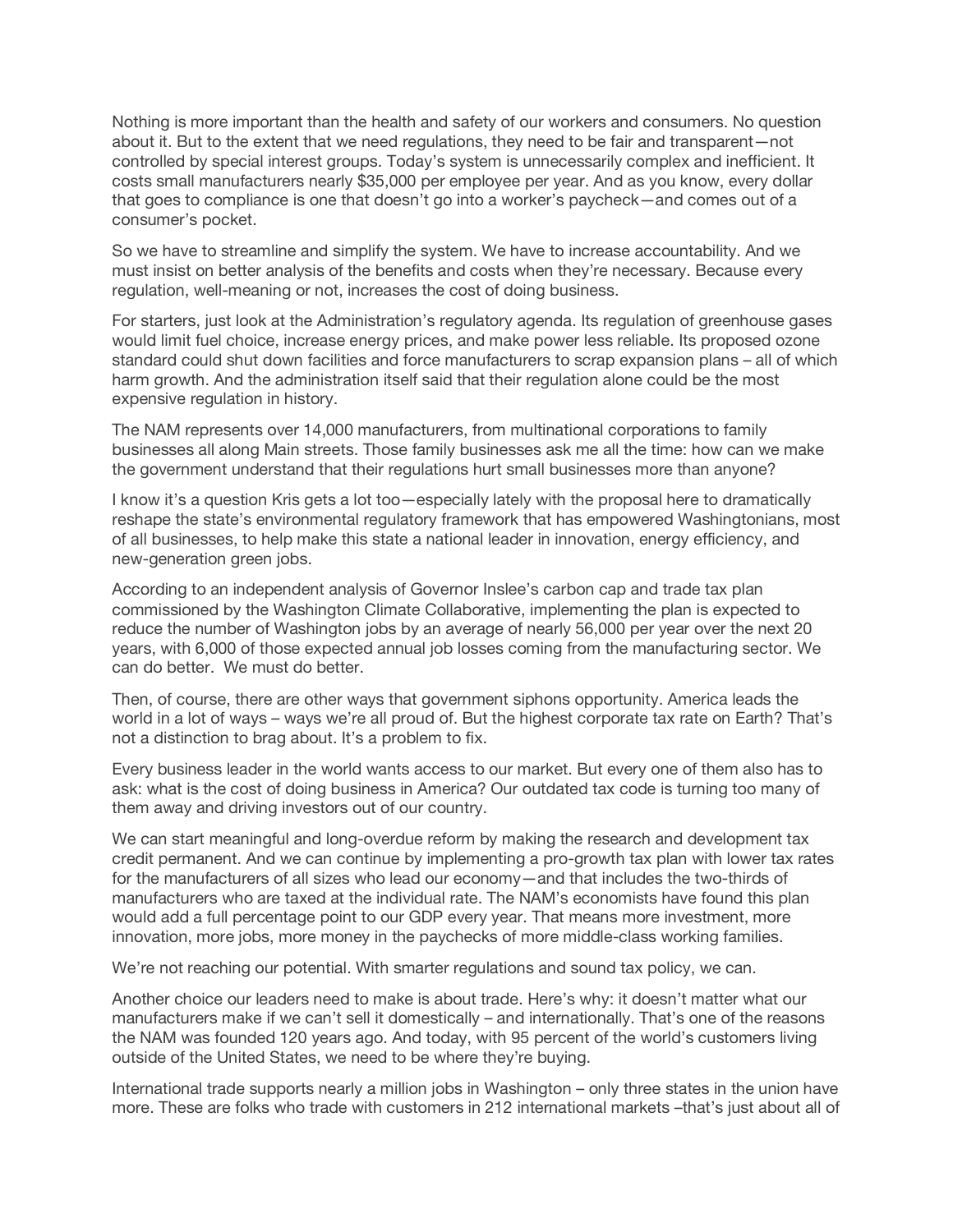them. And 90 percent of your exporters are small- and medium-sized businesses. A smart trade policy is the difference between growing those businesses and shutting their doors.

So free and fair trade – including Trade Promotion Authority – will give us greater access to the foreign markets we need. We also have to seize two other important opportunities: the Trans-Pacific Partnership and the Transatlantic Trade and Investment Partnership. These ongoing negotiations have the potential to expand U.S. exports and international sales and to promote jobs and economic growth. These agreements would open markets with nearly one billion consumers covering nearly two-thirds of the world's economy and world trade.

A long-term reauthorization of the Export-Import Bank is absolutely critical and necessary. In Washington, the Ex-Im Bank supports 228 companies, overwhelmingly small and medium-sized businesses, and more than 820,000 jobs. With similar financing tools used by competitor nations, it's the difference between keeping these jobs here in Washington and in the United States or sending them overseas. It's that simple. Until we get a long-term reauthorization, the threat to these jobs is imminent—as uncertainty over the bank's future puts sales abroad at risk and keeps new deals from being signed.

Each day, the Ex-Im Bank helps entrepreneurs turn dreams into realities and sell their products globally. Here's another fact: the bank pays for itself. So lawmakers who oppose the bank in Congress should stop standing in the way. Arguments based on political theory or ideology should not trump the evidence and our experience—should not trump what works for all Americans.

Of course, bringing goods to market isn't a challenge only overseas. The Pacific Northwest plays a unique role in promoting trade and growing markets for manufacturers abroad. When trade is disrupted, the ripple effect across our economy is felt first here. Those ripples have been – unfortunately – all too apparent lately. The slowdown at our West Coast ports slams manufacturers. You know this well.

The challenge of managing inventory has forced one global manufacturer with plants in multiple states to limit overtime for thousands of its employees in January and February – and in some cases, it's eliminated overtime completely. That means millions of dollars in lost wages.

The other Washington has to act, of course – the administration must increase pressure on the parties to resolve the slowdown. The President must be willing to do whatever it takes to keep any shutdown from occurring – and we urge the President to consider legal means if the International Longshore and Warehouse Union and Pacific Maritime Association negotiations continue to deteriorate and do not come to a timely resolution. We need more than monitoring from this Administration. The President needs to assure manufacturers, farmers, retailers, and everyone who relies on opening and functioning ports that he will do whatever it takes to keep these ports open. The stakes are too high to watch this go by. A 10-day shutdown could cost the U.S. economy as much as \$2.1 billion. That's a price we can't afford to pay.

Disagreements must not dissolve negotiations. Disputes must not decimate the health of our fragile economic recovery. Everyone has to encourage the parties to reach an agreement to return the ports to normal business operations – so that we can eliminate this uncertainty, and keep global commerce moving.

Last year, limited port capacity for agricultural exports hurt farmers not only in Washington, but also manufacturers of tractors, of trucks, of fertilizers, and many other industries that support those farms.

And in the near future, without timely action by state policymakers, the Northwest could lose billions in new privately funded port investments. These investments are designed to meet long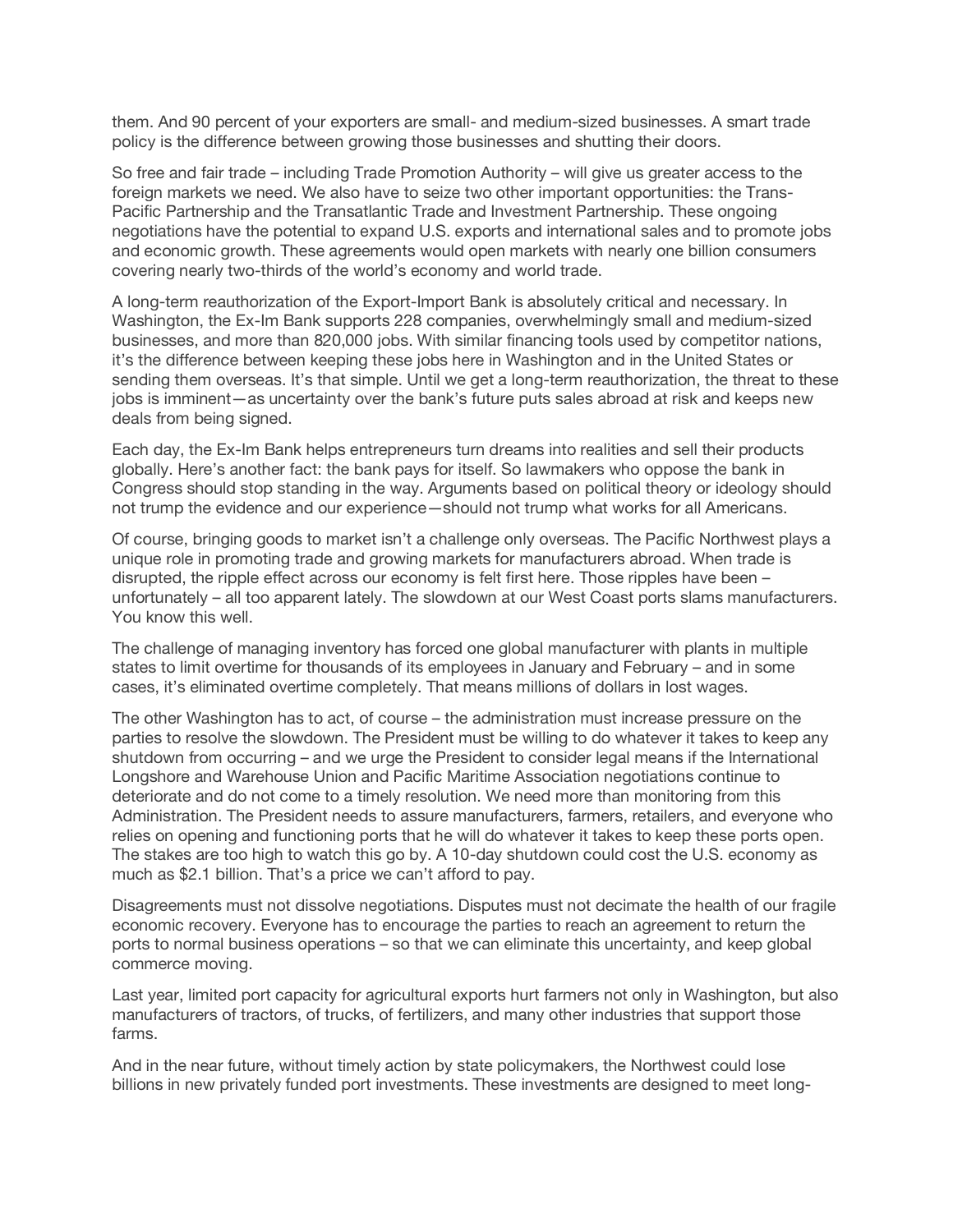term and growing international demand in Asia for the affordable and responsibly developed energy supplies made right here in America.

The Pacific Northwest is America's most competitive gateway to the Pacific Rim nations. A strong, growing and vibrant market for goods and commodities there ensures future generations of opportunity for companies and workers here.

Let's be clear: Any factor, be it regulatory failure, politics, or trade barriers that hinders the export of American goods to the Pacific Rim, ultimately harms workers in America. If we do not actively grow exports – for all goods, commodities, and services – we will watch those jobs and opportunities needlessly lost to competitors abroad.

Beyond these challenges, too many of our ports, roadways, railways, and runways are getting worse by the year and are in desperate need of repair. The needs of business – both here at home and as we compete in the global economy – demand that the government invest in improving our aging infrastructure.

Now, let's take a look at energy, because the time is right—energy that fuels our success as manufacturers and as a country. This is a tremendous moment of great opportunity. America has an unprecedented and incredible global advantage in reliable and affordable energy, and it's driving manufacturing's resurgence.

If we're going to keep building on our strength, and creating jobs with the potential that energy exports represent, an "all-of-the-above" energy approach that taps every resource we're blessed with here at home, like shale gas, is the only realistic choice. We can make the United States energy secure and North America energy independent.

Getting the job-creating Keystone XL pipeline built is another great opportunity to seize.

Altogether, the combination of oil, natural gas, coal, wind, solar and other sources will mean more jobs, lower utility bills, and more growth across the board.

Manufacturers are doing our part. We're making our products and the places where they're made more energy efficient. We're leading the way on recycling and reducing waste. And we'll continue developing sustainable solutions that power our economy and create jobs here at home.

But we can't do it with just the workforce we have today. Manufacturers need a workforce for the new-generation economy. We have a critical shortage of human talent in the United States. Over the next decade, the skills gap, primarily the STEM skills—Science, Technology, Engineering, and Math, is expected to result in two million manufacturing jobs left unfilled.

While the government can do its part, manufacturers are stepping up for the challenge. That's why the NAM's Manufacturing Institute continues to lead national efforts and support local activities that are changing the public perception of manufacturing and inspiring smart, new minds. For example, last year alone, our "Dream It. Do It" network influenced more than 365,000 students in over half the country to consider careers in manufacturing. It's also simplifying recruitment by providing local manufacturers, schools, community-based organizations, and other stakeholders with an easy and effective way to promote manufacturing as a top-tier career choice. Today, there are 34 programs across the country working with 8,000 manufacturers to recruit students into manufacturing. These are promising indications, but far more work remains to be done.

It's great to see Spokane Valley Tech creating the future of education, with a new, dynamic learning environment for high school students to gain technical skills and experience in growing industries. Programs like this one will move not just Washington but our country in the right direction.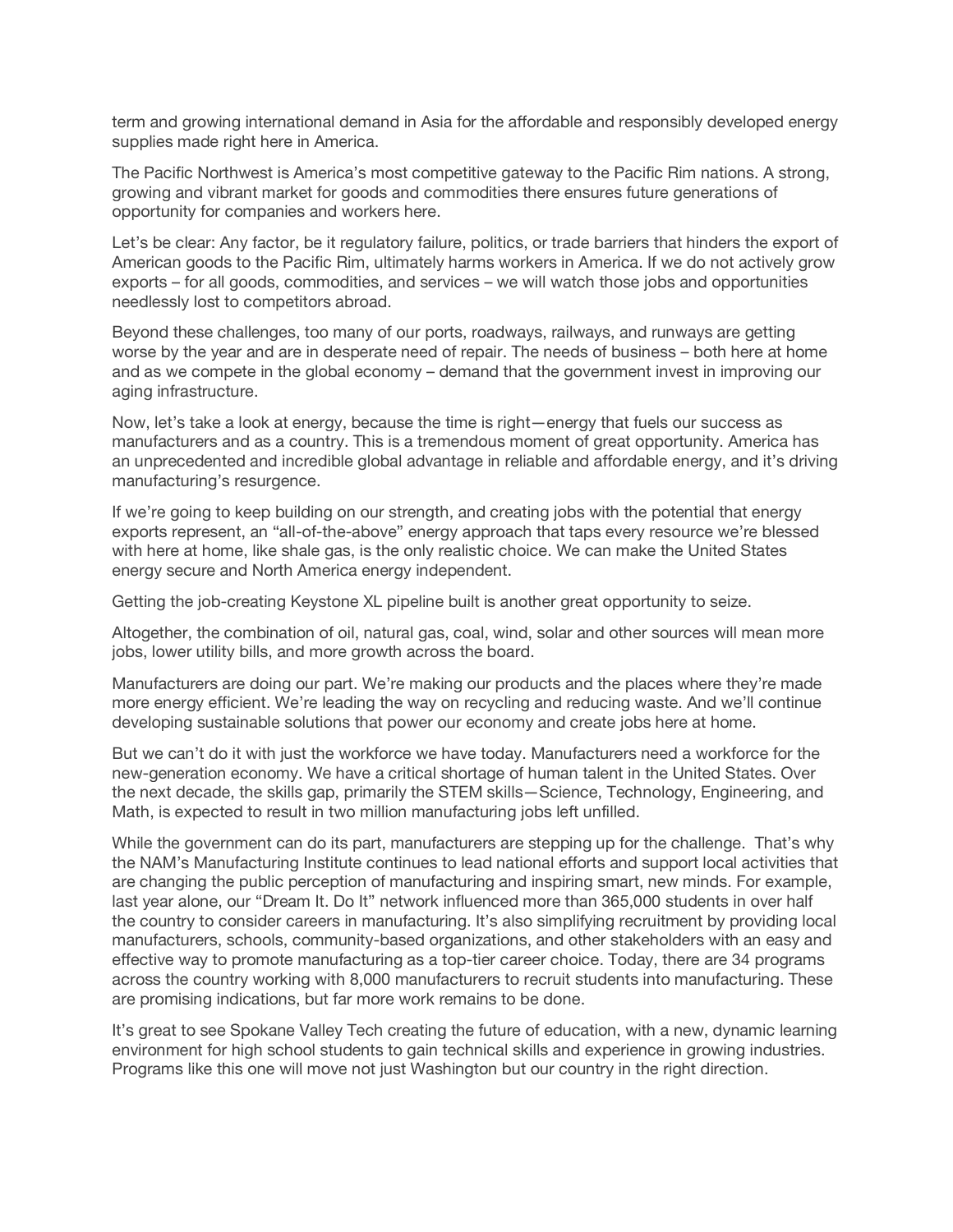There are also a number of other ways to be as competitive as we need to be. Our health care system needs to reduce costs, increase options, and help employers and employees make informed decisions. Policymakers should eliminate the medical device tax that doesn't just hurt manufacturers – it stifles research and development of medical advances that keep people healthy and safe.

Comprehensive immigration reform has to become a reality, not a wedge, if we're going to create opportunity for today's workforce and tomorrow's innovators. And because it's simply the right thing to do.

We also need to hold the National Labor Relations Board accountable and remind it of its role as a neutral referee. That's why the NAM's Manufacturers' Center for Legal Action, which is bringing manufacturers together on several fronts to protect and defend the law, has filed a lawsuit against the NLRB to stop ambush elections and its abuse of authority.

Fair and transparent regulations, more competitive taxes, free and fair trade, 21st-century infrastructure, diverse energy options, immigration reform, health care and legal reform, newgeneration workforce – the menu is long because the moment is significant. But I'm confident we can do this – and do it in a way where everyone wins.

Why do I worry about whether our elected officials will get these critical questions right? Because I know our workers are the best and most productive in the world, and I believe they should have the best environment in which to innovate, invent, and invest. And I believe the students here deserve every opportunity to succeed.

This is not just about reviving an economy, but perfecting our union. It's about creating a new, brighter future for everyone, by dreaming it, by building it, and by making it – right here at home – as we've always done when we're at our best.

Ladies and gentlemen, there are two popular misconceptions about manufacturing. The first is that its best days are behind it. People think of burned-out smokestacks and boarded-up factories. They think of the old ways of doing things.

That couldn't be further from the truth. Manufacturing is about incredible new technologies – 3-D printing, nanoscale chemistry, energy efficiency, satellite technology, medicines that are saving lives and changing the world.

The second misconception is that manufacturing is just about machines. It's about people, and the potential we can unleash.

I know this firsthand. My grandfather left the family farm to stand in line for six months at the local paper manufacturing plant in Chillicothe, Ohio. He went back every day until he got the job that would move my family into the middle class.

I think about his persistence every time I meet one of the great men and women who've chosen this career that's so important to our country. And every time I see young people like the hardworking students at this great school, I wonder: who will be next? Who will take a risk? Who will make a sacrifice? Who will become a manufacturer with a dream of giving their children and grandchildren new opportunities – just like my grandfather did for my family?

Manufacturing is about those people. It's about people who stay true to, and who rise with, the principles of free enterprise, competitiveness, individual liberty, and equal opportunity.

When the world needs America to help make it out of a rough patch, it's manufacturers in the United States who make the things that make it happen. They're the ones who make anything possible.